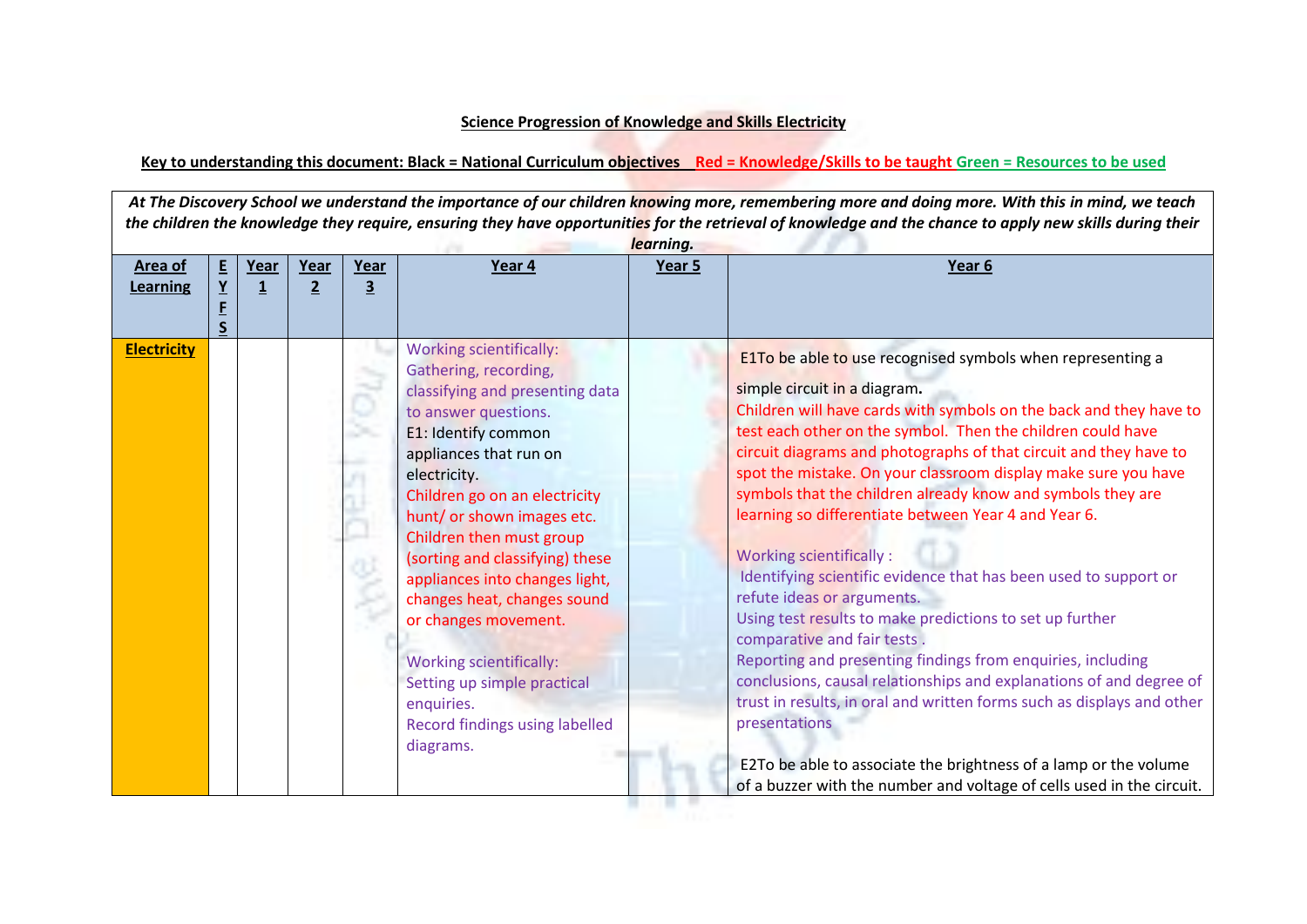Using results to draw conclusions and make predictions for new values. E2: Construct a simple series electrical circuit, identifying and naming its basic parts, including cells, wires, bulbs, switches and buzzers. Children must construct a simple series circuit. Children to draw and label the circuit in their book. Discus what happens when certain aspects of the circuit are removed. Challenge pupils by - problem solving opportunities where they must fix circuits which are not complete. What is missing? Etc Children could be given a range of circuits they must then predict which ones they think will work/ not work and why. Working scientifically: Setting up simple practical enquiries.

> Reporting on findings from enquiries, including oral or

Begin by asking the children to build a simple circuit ( recap from Year 4 ) Then ask the question " How will the number of cells affect the bulb? Then allow the children to investigate what happens and then add buzzers to see how the sound changes. Working Scientifically

Planning different types of scientific enquiries to answer questions, including recognising and controlling variables where necessary .

Taking measurements, using a range of scientific equipment, with increasing.

Reporting and presenting findings from enquiries, including conclusions, causal relationships and explanations of and degree of trust in results, in oral and written forms such as displays and other presentations

 E4.To be able to compare and give reasons for variations in how components function, including the brightness of bulbs, the loudness of buzzers and the on/off position of switches.

Children (in small groups of 3) list the variables that they think might affect the brightness of the bulb. List the ways by which they could measure or observe the brightness of the bulb/s. The children can then choose one of the independent variables (e.g. the number of bulbs) and one of the dependent variables (e.g. brightness of bulb in lux). Placing these two variables together, the children can make their own investigation – e.g. Does the number of bulbs affect the brightness of the bulbs (in lux)?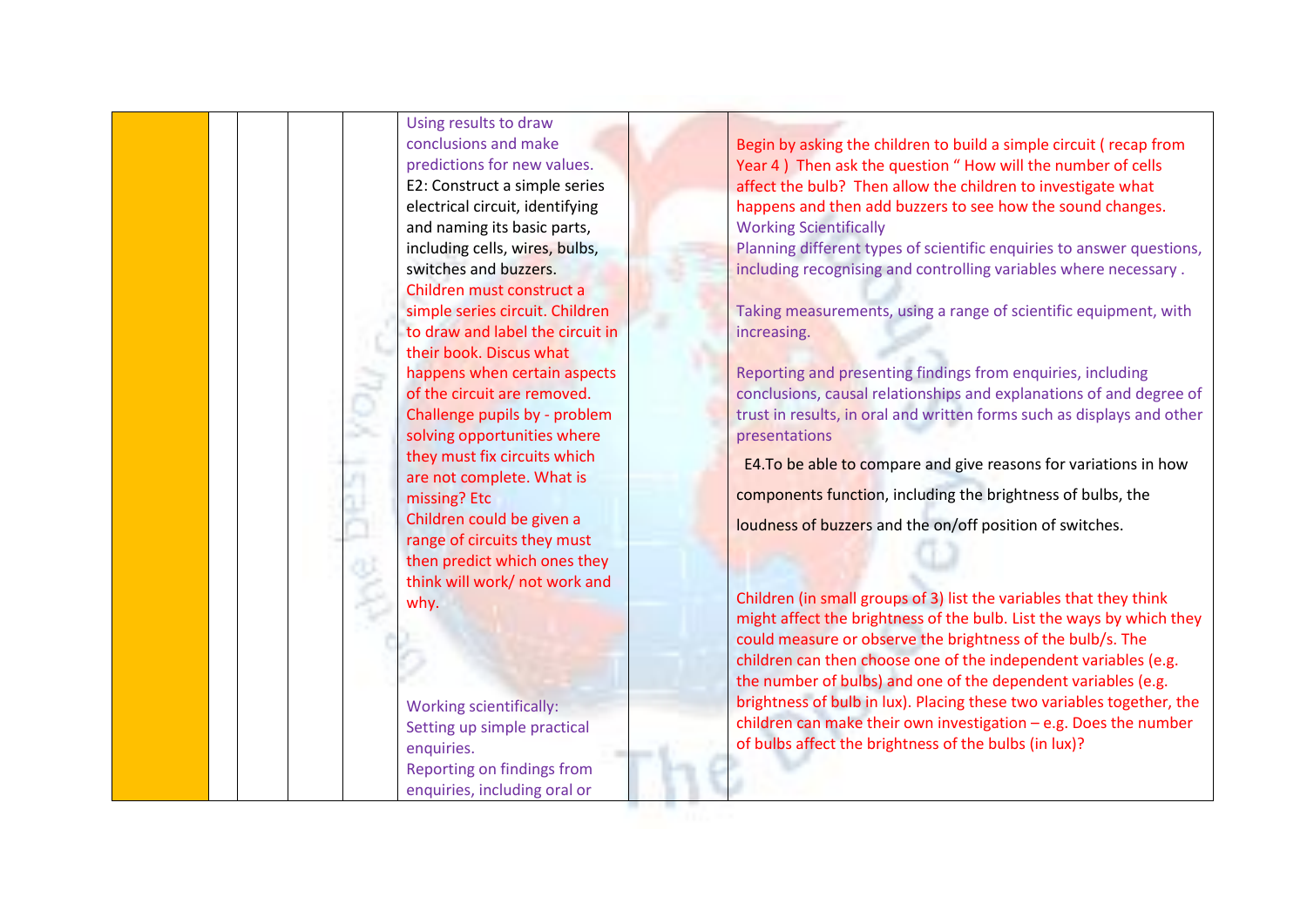| Ask the children to make a prediction; possibly based on previous<br>written explanations. Using<br>observations/measurements.<br>straightforward scientific<br>evidence to answer questions<br>to support findings.<br>The children can carry out their investigation.<br>E3: Identify whether or not a<br><b>Working Scientifically</b><br>lamp will light in a simple<br>series circuit, based on<br>Recording data and results of increasing complexity using scientific<br>whether or not the lamp is<br>diagrams and labels. |  |
|------------------------------------------------------------------------------------------------------------------------------------------------------------------------------------------------------------------------------------------------------------------------------------------------------------------------------------------------------------------------------------------------------------------------------------------------------------------------------------------------------------------------------------|--|
|                                                                                                                                                                                                                                                                                                                                                                                                                                                                                                                                    |  |
|                                                                                                                                                                                                                                                                                                                                                                                                                                                                                                                                    |  |
|                                                                                                                                                                                                                                                                                                                                                                                                                                                                                                                                    |  |
|                                                                                                                                                                                                                                                                                                                                                                                                                                                                                                                                    |  |
|                                                                                                                                                                                                                                                                                                                                                                                                                                                                                                                                    |  |
|                                                                                                                                                                                                                                                                                                                                                                                                                                                                                                                                    |  |
|                                                                                                                                                                                                                                                                                                                                                                                                                                                                                                                                    |  |
|                                                                                                                                                                                                                                                                                                                                                                                                                                                                                                                                    |  |
| part of a complete loop with a                                                                                                                                                                                                                                                                                                                                                                                                                                                                                                     |  |
| E4To be able to use recognised symbols when representing a<br>battery. E4: Recognise that a                                                                                                                                                                                                                                                                                                                                                                                                                                        |  |
| simple circuit in a diagram.<br>switch opens and closes a                                                                                                                                                                                                                                                                                                                                                                                                                                                                          |  |
| The children will use recognised symbols when drawing circuit<br>circuit and associate this with                                                                                                                                                                                                                                                                                                                                                                                                                                   |  |
| diagrams throughout this topic and when linked to DT Topic.<br>whether or not a lamp lights in                                                                                                                                                                                                                                                                                                                                                                                                                                     |  |
| a simple series circuit.                                                                                                                                                                                                                                                                                                                                                                                                                                                                                                           |  |
| Children to design and make a                                                                                                                                                                                                                                                                                                                                                                                                                                                                                                      |  |
| lantern or torch incorporating                                                                                                                                                                                                                                                                                                                                                                                                                                                                                                     |  |
| a series circuit.                                                                                                                                                                                                                                                                                                                                                                                                                                                                                                                  |  |
|                                                                                                                                                                                                                                                                                                                                                                                                                                                                                                                                    |  |
| <b>Working scientifically:</b>                                                                                                                                                                                                                                                                                                                                                                                                                                                                                                     |  |
| Setting up simple practical                                                                                                                                                                                                                                                                                                                                                                                                                                                                                                        |  |
| enquiries.                                                                                                                                                                                                                                                                                                                                                                                                                                                                                                                         |  |
| Using results draw simple                                                                                                                                                                                                                                                                                                                                                                                                                                                                                                          |  |
| conclusions.                                                                                                                                                                                                                                                                                                                                                                                                                                                                                                                       |  |
| E5: Recognise some common                                                                                                                                                                                                                                                                                                                                                                                                                                                                                                          |  |
| conductors and insulators, and                                                                                                                                                                                                                                                                                                                                                                                                                                                                                                     |  |
| associate metals with being                                                                                                                                                                                                                                                                                                                                                                                                                                                                                                        |  |
| good conductors.                                                                                                                                                                                                                                                                                                                                                                                                                                                                                                                   |  |
| Children to set up                                                                                                                                                                                                                                                                                                                                                                                                                                                                                                                 |  |
| investigation to test                                                                                                                                                                                                                                                                                                                                                                                                                                                                                                              |  |
| conductors and insulators to                                                                                                                                                                                                                                                                                                                                                                                                                                                                                                       |  |
| see which are the most                                                                                                                                                                                                                                                                                                                                                                                                                                                                                                             |  |
| effective. As a result children                                                                                                                                                                                                                                                                                                                                                                                                                                                                                                    |  |
| can make a switch.                                                                                                                                                                                                                                                                                                                                                                                                                                                                                                                 |  |

W.

ya m